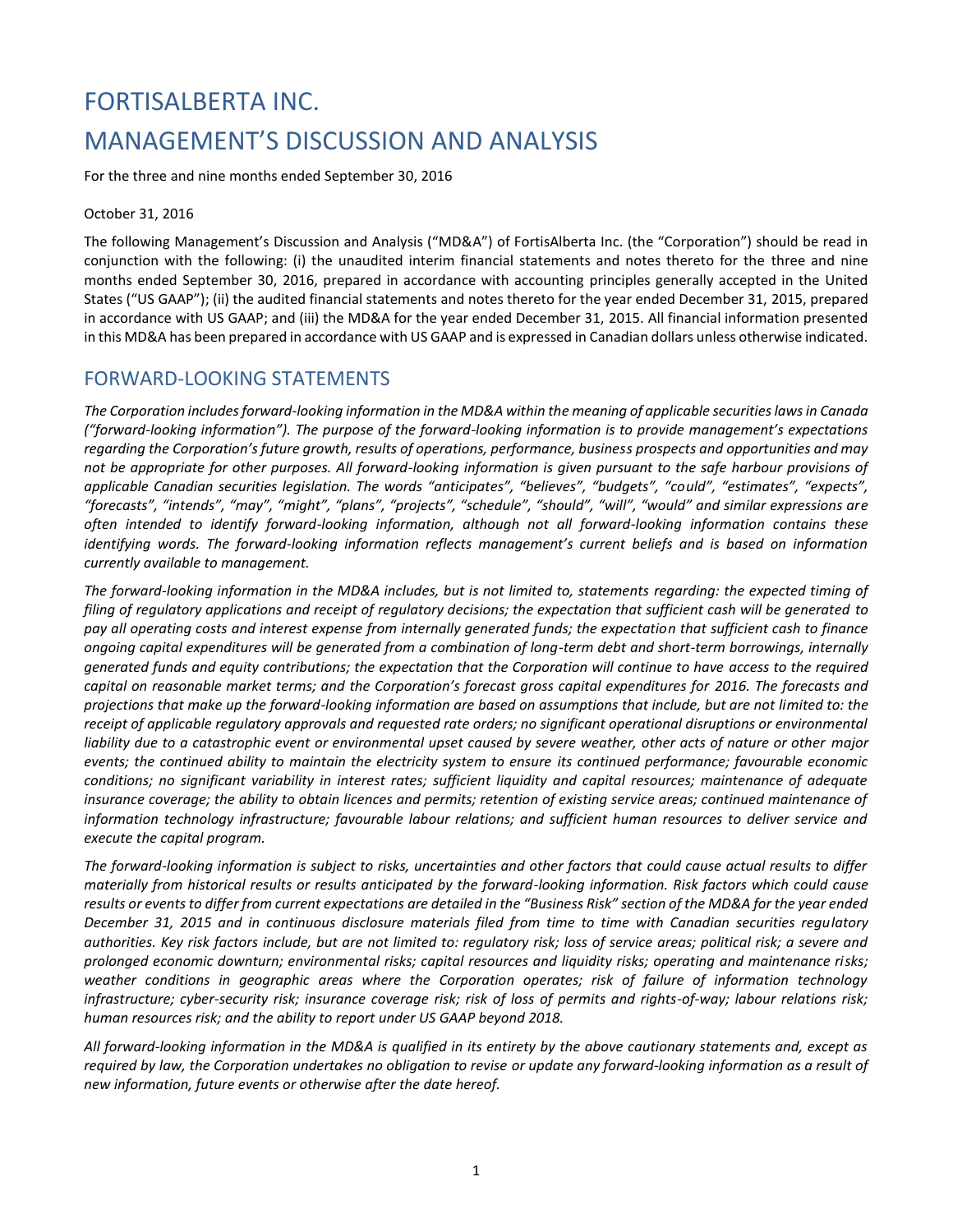# THE CORPORATION

The Corporation is a regulated electricity distribution utility in the Province of Alberta. Its business is the ownership and operation of electricity facilities that distribute electricity generated by other market participants from high-voltage transmission substations to end-use customers. The Corporation does not own or operate generation or transmission assets and is not involved in the direct sale of electricity. It is intended that the Corporation remain a regulated electricity utility for the foreseeable future, focusing on the delivery of safe, reliable and cost-effective electricity services to its customers in Alberta.

The Corporation operates a largely rural low-voltage distribution network of approximately 122,000 kilometres in central and southern Alberta, which serves approximately 544,000 electricity customers comprised of residential, commercial, farm, oil and gas, and industrial consumers.

The Corporation is regulated by the Alberta Utilities Commission (the "AUC") pursuant to the *Alberta Utilities Commission Act* (the "*AUC Act*"). The AUC's jurisdiction, pursuant to the *Electric Utilities Act* (the "*EUA*"), the *Public Utilities Act*, the *Hydro and Electric Energy Act* and the *AUC Act*, includes the approval of distribution tariffs for regulated distribution utilities, such as the Corporation, including the rates and terms and conditions on which service is to be provided by those utilities. The timing of recognition of certain assets, liabilities, revenues and expenses as a result of regulation may differ from that otherwise expected using US GAAP for entities not subject to rate regulation.

Effective January 1, 2013, the AUC prescribed that distribution utilities in Alberta, including the Corporation, move to a form of rate regulation referred to as performance-based regulation ("PBR") for a five-year term. Under PBR, a formula that estimates inflation annually and assumes productivity improvements ("I-X") is used to determine distribution rates on an annual basis. Each year this formula is applied to the preceding year's distribution rates. The 2012 distribution rates are the base rates upon which the formula was first applied and they were set using a traditional cost-of-service model whereby the AUC established the Corporation's revenue requirements, being those revenues corresponding to the costs associated with the distribution business, and provided a rate of return on a deemed equity component of capital structure ("ROE") applied to rate base assets. The Corporation's ROE for ratemaking purposes was 8.75% for 2012 with a deemed equity ratio of 41%. For 2013, 2014 and 2015, the Corporation's ROE was set at 8.30% with a deemed equity ratio of 40%. For 2016 and 2017, the Corporation's ROE has been set at 8.30% and 8.50%, respectively, with a deemed equity ratio of 37%. The ROE of 8.50% with a deemed equity ratio of 37% will remain in place for 2018 on an interim basis. The impact of changes to ROE and capital structure during the PBR term apply only to the portion of rate base that is funded by revenue provided by mechanisms separate from the formula.

The PBR plan includes mechanisms for the recovery or settlement of items determined to flow through directly to customers ("Y factor") and the recovery of costs related to capital expenditures that are not being recovered through the formula ("K factor" or "capital tracker"). The AUC also approved a Z factor, a PBR re-opener and an ROE efficiency carry-over mechanism. The Z factor permits an application for recovery of costs related to significant unforeseen events. The PBR re-opener permits an application to re-open and review the PBR plan to address specific problems with the design or operation of the PBR plan. The use of the Z factor and PBR re-opener mechanisms is associated with certain thresholds. The ROE efficiency carry-over mechanism provides an efficiency incentive by permitting a utility to continue to benefit from any efficiency gains achieved during the PBR term for two years following the end of that term.

As a significant portion of the Corporation's distribution revenue is derived from fixed or largely fixed billing determinants, changes in quantities of energy delivered are not entirely correlated with changes in revenue. Revenue is a function of numerous variables, many of which are independent of actual energy deliveries.

The Corporation is an indirect, wholly-owned subsidiary of Fortis Inc. (''Fortis''). Fortis is a leader in the North American electric and gas utility business, serving customers across Canada and in the United States and the Caribbean.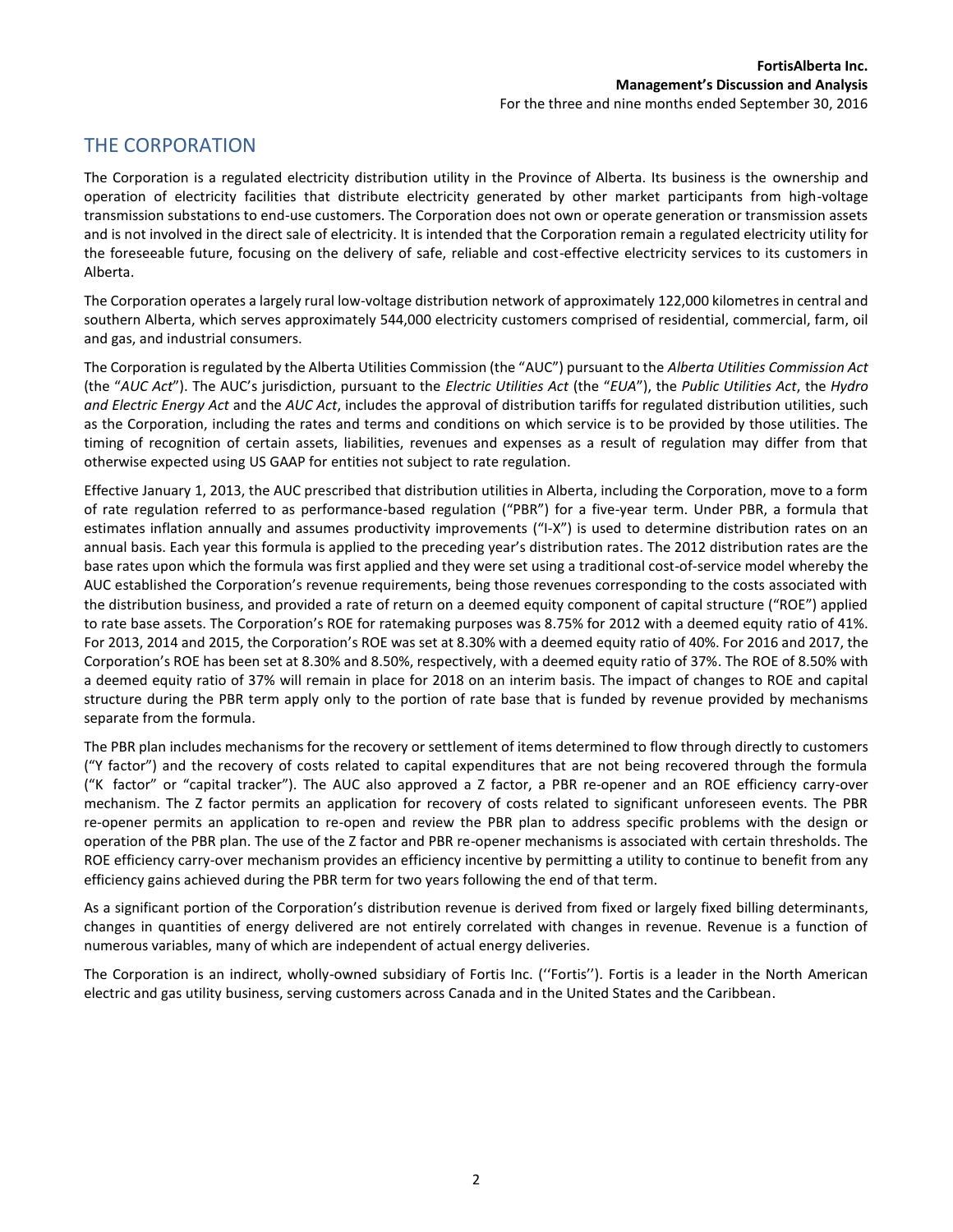# REGULATORY MATTERS

### **Capital Tracker Applications**

In February 2016, the AUC issued Decision 20497-D01-2016 (the "2016 Capital Tracker Decision") related to the Corporation's 2014 True-Up and 2016-2017 Capital Tracker Application. The Corporation sought: (i) capital tracker revenue for 2016 and 2017 of \$71.5 million and \$89.9 million, respectively; (ii) an update to the 2014 capital tracker revenue to reflect actual capital tracker expenditures; and (iii) approval of additional revenue related to capital tracker amounts for 2013, 2014 and 2015 that had not been fully approved in the 2015 Capital Tracker Decision. The 2016 Capital Tracker Decision also addressed depreciation-related matters.

With respect to the depreciation-related matters, the AUC directed that the impact of a 2015 depreciation technical update not be included in the determination of the K factor amounts for 2015, 2016 and 2017. Actual depreciation expense, as reflected in the financial results of the Corporation, continues to be determined in accordance with the depreciation rates established by the 2015 depreciation technical update.

The effects of the 2016 Capital Tracker Decision reduced the applied for capital tracker revenue for 2016 and 2017 by \$0.6 million and \$0.4 million, respectively, and was reflected in the Corporation's required Compliance Filing. In September 2016, the AUC approved the Corporation's Compliance Filing in Decision 21520-D01-2016, which approved capital tracker revenue for 2016 and 2017 of \$70.9 million and \$89.5 million, respectively.

In June 2016, the Corporation filed a 2015 True-Up Application to update 2015 capital tracker revenue for actual capital tracker expenditures and the effects of the 2016 Capital Tracker Decision. A decision from the AUC on the 2015 True-Up Application is expected in the first quarter of 2017.

For the nine months ended September 31, 2016, capital tracker revenue related to 2013, 2014 and 2015 was reduced by \$0.7 million to reflect the impact of the 2016 Capital Tracker Decision and the true-up for 2015 actuals.

The Corporation expects to recognize capital tracker revenue of \$60.3 million for 2016, down \$10.6 million from the \$70.9 million per the Compliance Filing, to reflect actual capital expenditures, associated carrying costs, and the impact of the 2016 Generic Cost of Capital Decision, discussed below.

The Corporation included the adjustments related to the 2016 Capital Tracker Decision and the 2015 Capital Tracker True-Up Application in its 2017 Annual Rates Application, discussed below. Any further differences between the 2016 capital tracker revenue collected from customers and that reflecting actual capital expenditures will be included in a rates filing in 2017, for refund to or collection from customers in 2018.

#### **2017 Annual Rates Application**

In September 2016, the Corporation filed its 2017 Annual Rates Application. The rates and riders, proposed to be effective on an interim basis for January 1, 2017, include a decrease of approximately 2.4% to the distribution component of customer rates. This decrease reflects: (i) a combined inflation and productivity factor (I-X) of negative 1.9%; (ii) a K factor placeholder of \$89.5 million, which is 100% of the depreciation and return associated with the 2017 forecast capital tracker expenditures; (iii) a refund of \$13.1 million, which is the difference between the 2013-2016 K factor amounts applied for or approved and the amounts collected; (iv) a refund of \$0.5 million of K factor carrying costs; and (v) a net collection of Y factor amounts of \$0.5 million. The refund of \$13.1 million was primarily due to the over collection of 2015 capital tracker revenue, as accounted for in the K factor deferral account on the balance sheets as at September 30, 2016 and December 31, 2015. A decision on the 2017 Annual Rates Application is expected in the fourth quarter of 2016.

#### **Generic Cost of Capital**

In October 2016, the AUC issued Decision 20622-D01-2016 (the "2016 GCOC Decision") related to the 2016 and 2017 Generic Cost of Capital proceeding. In this decision, the AUC maintained an 8.30% allowed ROE for 2016 and increased the allowed ROE to 8.50% for 2017. The decision also set the equity portion of capital structure at 37% for most utilities, which is a decrease from 40% for FortisAlberta.

For Alberta utilities under PBR, including FortisAlberta, the impact of the changes to the allowed ROE and capital structure resulting from the 2016 GCOC Decision applies to the portion of rate base that is funded by capital tracker revenue only. For the nine months ended September 30, 2016, capital tracker revenue was reduced by \$2.0 million to reflect the impact of the 2016 GCOC Decision.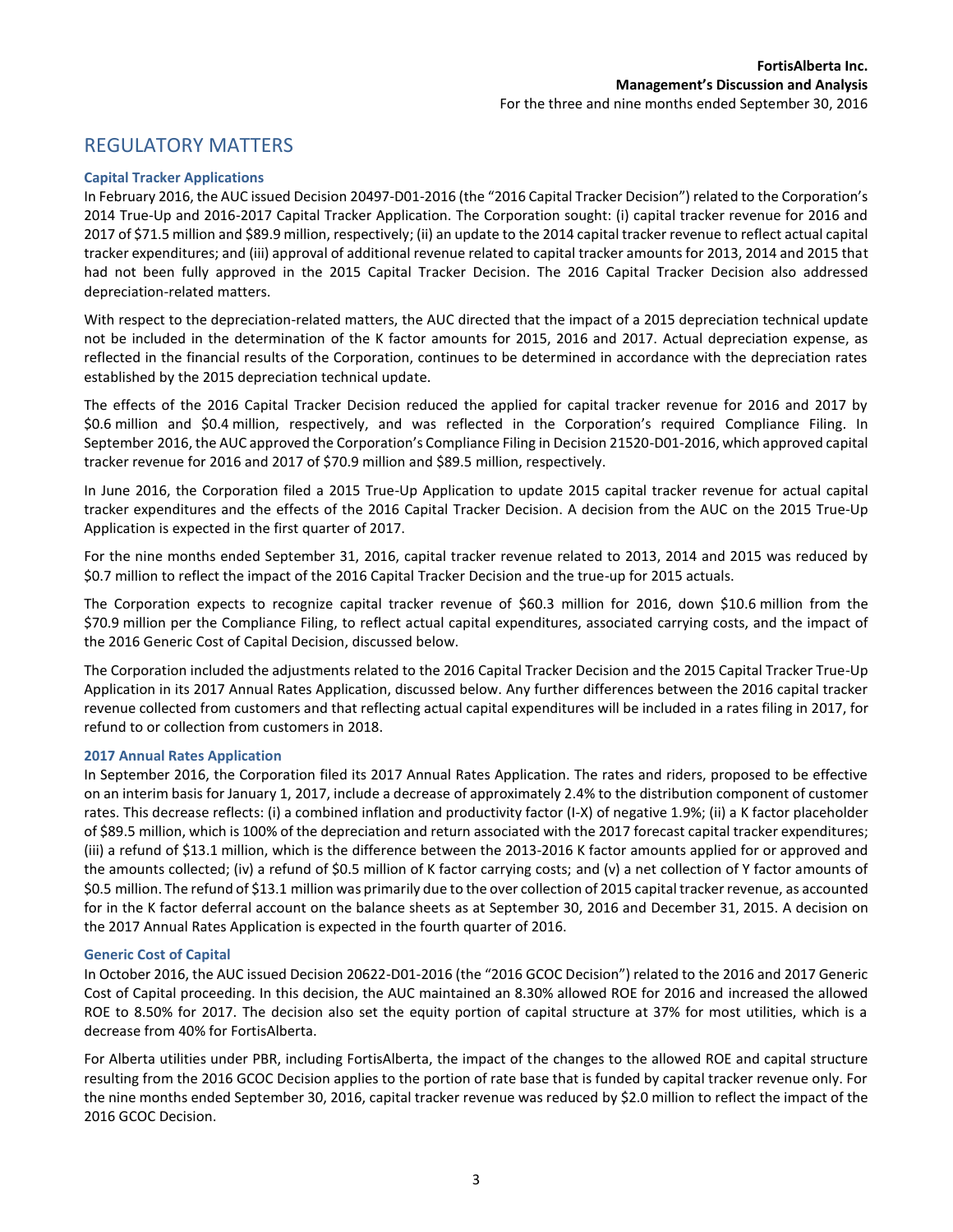#### **Utility Asset Disposition Matters**

In Decision 2011-474 (the "2011 GCOC Decision"), the AUC made statements regarding cost responsibility for stranded assets, which the Corporation, along with the other Alberta Utilities (the "Utilities") challenged as being incorrectly made. Stranded assets are generally understood to be utility assets no longer used to provide utility services as a result of extraordinary circumstances. The AUC's statements implied that the shareholder is responsible for the cost of stranded assets in a broader sense than that generally understood by regulated utilities and also conflicted with the provisions of the *EUA*. As a result, the Utilities filed a leave to appeal motion with the Court of Appeal of Alberta (the "Court of Appeal"). In addition, the Utilities filed a Review and Variance application with the AUC, which prompted the AUC to initiate a Utility Asset Disposition proceeding to further examine the issues raised by the Utilities.

In November 2013, the AUC issued Decision 2013-417 (the "UAD Decision") regarding the Utility Asset Disposition proceeding. The decision confirmed that no changes to existing regulations, rules and practices relative to the recovery of utility asset costs in the ordinary course of business are required. The decision indicated, however, that utilities will be responsible for the gains or losses related to the extraordinary retirement of utility assets. The Utilities also filed a leave to appeal motion with the Court of Appeal concerning the UAD Decision.

The appeal of the 2011 GCOC Decision and the UAD Decision was heard in June 2015. In September 2015, the Court of Appeal issued a decision that dismissed that appeal (the "2015 UAD Appeal"). The basis for the Court of Appeal's decision was that the AUC should be accorded deference for its conclusions with respect to utility asset disposition matters.

In November 2015, the Utilities filed an application with the Supreme Court of Canada (the "Supreme Court") seeking leave to appeal the 2015 UAD Appeal. In April 2016, the Supreme Court dismissed the leave to appeal application.

The Court of Appeal and Supreme Court decisions have no immediate impact on the Corporation's financial position. However, the Corporation is exposed to the risk that unrecovered costs associated with utility assets subsequently deemed by the AUC to have been subject to an extraordinary retirement will not be recoverable from customers.

#### **Next Generation PBR**

In May 2015, the AUC initiated a generic proceeding to establish parameters for the next generation of PBR. With the current five-year PBR term ending in 2017, the AUC is assessing whether the current PBR plan should be changed for the next term of 2018 to 2022. The AUC has identified three main issues: (i) rebasing and the establishment of going-in rates for the next PBR term; (ii) the productivity (X) factor, and (iii) the ongoing treatment of capital. In March 2016, the Corporation, along with the other Alberta distribution utilities, submitted common expert evidence to the AUC that considered the design of the PBR plan for the next term. The Corporation also presented its own evidence on matters to be considered in the implementation of the next generation of PBR. A hearing was held in July 2016 and a decision from the AUC is expected by the end of 2016.

### RESULTS OF OPERATIONS

#### **Highlights**

| Three Months Ended September 30<br>Nine Months Ended September 30 |         |         |          |         |         |           |
|-------------------------------------------------------------------|---------|---------|----------|---------|---------|-----------|
| (\$ thousands)                                                    | 2016    | 2015    | Variance | 2016    | 2015    | Variance  |
| Revenues                                                          | 143,829 | 141,751 | 2,078    | 429,626 | 423,885 | 5,741     |
| Cost of sales                                                     | 47,631  | 43,191  | 4,440    | 142,136 | 132,639 | 9,497     |
| Depreciation                                                      | 41,964  | 39,331  | 2,633    | 126,951 | 118,025 | 8,926     |
| Amortization                                                      | 2,197   | 2,405   | (208)    | 7,523   | 7,291   | 232       |
| Other income                                                      |         |         | ۰        | 1,657   | 1,307   | 350       |
| Income before interest expense                                    |         |         |          |         |         |           |
| and income tax                                                    | 52,037  | 56,824  | (4,787)  | 154,673 | 167,237 | (12, 564) |
| Interest expense                                                  | 21,474  | 20,205  | 1,269    | 63,226  | 59,208  | 4,018     |
| Income before income tax                                          | 30,563  | 36,619  | (6,056)  | 91,447  | 108.029 | (16, 582) |
| Income tax expense (recovery)                                     | 176     | (152)   | 328      | 515     | (542)   | 1,057     |
| Net income                                                        | 30,387  | 36,771  | (6, 384) | 90,932  | 108.571 | (17,639)  |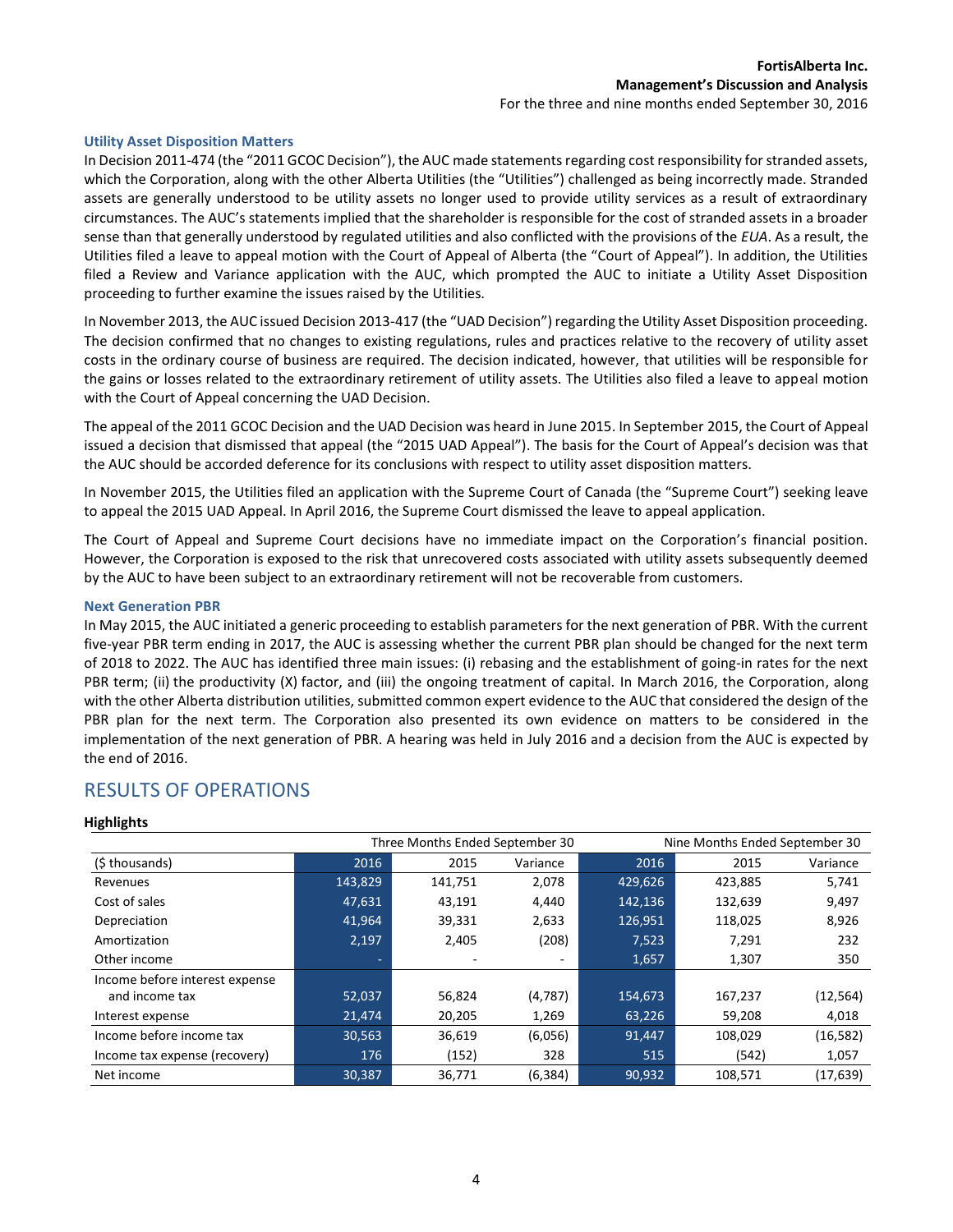Net income for the three months ended September 30, 2016 decreased \$6.4 million compared to the same period last year. The decrease was mainly due to higher operating costs, a negative \$2.0 million capital tracker adjustment as a result of the 2016 GCOC decision as described in the Regulatory Matters section above, and lower average energy consumption driven by the mild weather experienced in 2016 and a decline in oil and gas energy usage related to the slowdown in Alberta's economy. The decrease was partially offset by rate base growth associated with capital expenditures funded by capital tracker revenue and revenue from new customers.

Net income for the first nine months of 2016 decreased \$17.6 million compared to the same period in 2015. The decrease was primarily due to the recognition in the first half of 2015 of a positive \$8.7 million capital tracker adjustment related to 2013 and 2014, and the recognition in the first half of 2016 of a negative \$0.7 million capital tracker adjustment related to 2013, 2014 and 2015. Excluding these capital tracker adjustments, net income decreased \$8.2 million mainly due to higher operating costs, a negative \$2.0 million capital tracker adjustment as a result of the 2016 GCOC decision as described in the Regulatory Matters section above, and lower average energy consumption driven by the mild weather experienced in 2016 and a decline in oil and gas energy usage related to the slowdown in Alberta's economy. The decrease was partially offset by rate base growth associated with capital expenditures funded by capital tracker revenue and revenue from new customers.

The following table outlines the significant variances in the Results of Operations for the three months ended September 30, 2016 as compared to September 30, 2015:

| Item             | Variance<br>(\$ millions) | Explanation                                                                                                                                                                                                                                                                                                                                                                                               |
|------------------|---------------------------|-----------------------------------------------------------------------------------------------------------------------------------------------------------------------------------------------------------------------------------------------------------------------------------------------------------------------------------------------------------------------------------------------------------|
| Revenues         | 2.1                       | Electric rate revenue increased \$1.4 million quarter over quarter due to the approved I-X increase of<br>0.9%, revenue from new customers, and an increase in flow-through items that were fully offset in<br>cost of sales. These increases were partially offset by lower average energy consumption and a<br>negative \$2.0 million capital tracker adjustment as a result of the 2016 GCOC Decision. |
|                  |                           | Other revenue increased \$0.7 million primarily due to an increase in the provision of third party<br>services.                                                                                                                                                                                                                                                                                           |
| Cost of sales    | 4.4                       | The increase was primarily driven by higher labour and benefit costs driven by inflation and wage<br>increases, higher costs related to regulatory proceedings, and net increases in costs that qualify as<br>flow-through items that were fully offset in electric rate revenue.                                                                                                                         |
|                  |                           | Labour and benefit costs and contracted manpower costs comprised approximately 60% of total cost<br>of sales.                                                                                                                                                                                                                                                                                             |
| Depreciation     | 2.6                       | The increase was due to continued investment in capital assets.                                                                                                                                                                                                                                                                                                                                           |
| Interest expense | 1.3                       | The increase was primarily attributable to the issuance of long-term debt in September 2015.                                                                                                                                                                                                                                                                                                              |

The following table outlines the significant variances in the Results of Operations for the nine months ended September 30, 2016 as compared to September 30, 2015:

| Item     | Variance | (\$ millions) Explanation                                                                                                                                                                                                                                                                                                                                                                                                                                                                                                                                                                                                                                                            |
|----------|----------|--------------------------------------------------------------------------------------------------------------------------------------------------------------------------------------------------------------------------------------------------------------------------------------------------------------------------------------------------------------------------------------------------------------------------------------------------------------------------------------------------------------------------------------------------------------------------------------------------------------------------------------------------------------------------------------|
| Revenues | 5.7      | Electric rate revenue increased \$6.1 million period over period. In 2015, a positive capital tracker<br>revenue adjustment of \$8.7 million was recognized, comparatively, in 2016, a negative capital tracker<br>adjustment of \$0.7 million was recognized. Excluding these capital tracker adjustments electric rate<br>revenue increased \$15.5 million due to the approved I-X increase of 0.9%, revenue from new<br>customers, and flow-through items that were fully offset in cost of sales. These increases were<br>partially offset by lower average energy consumption and a negative \$2.0 million capital tracker<br>adjustment as a result of the 2016 GCOC Decision. |
|          |          | Other revenue decreased \$0.4 million primarily due to a decrease in the provision of third party<br>services.                                                                                                                                                                                                                                                                                                                                                                                                                                                                                                                                                                       |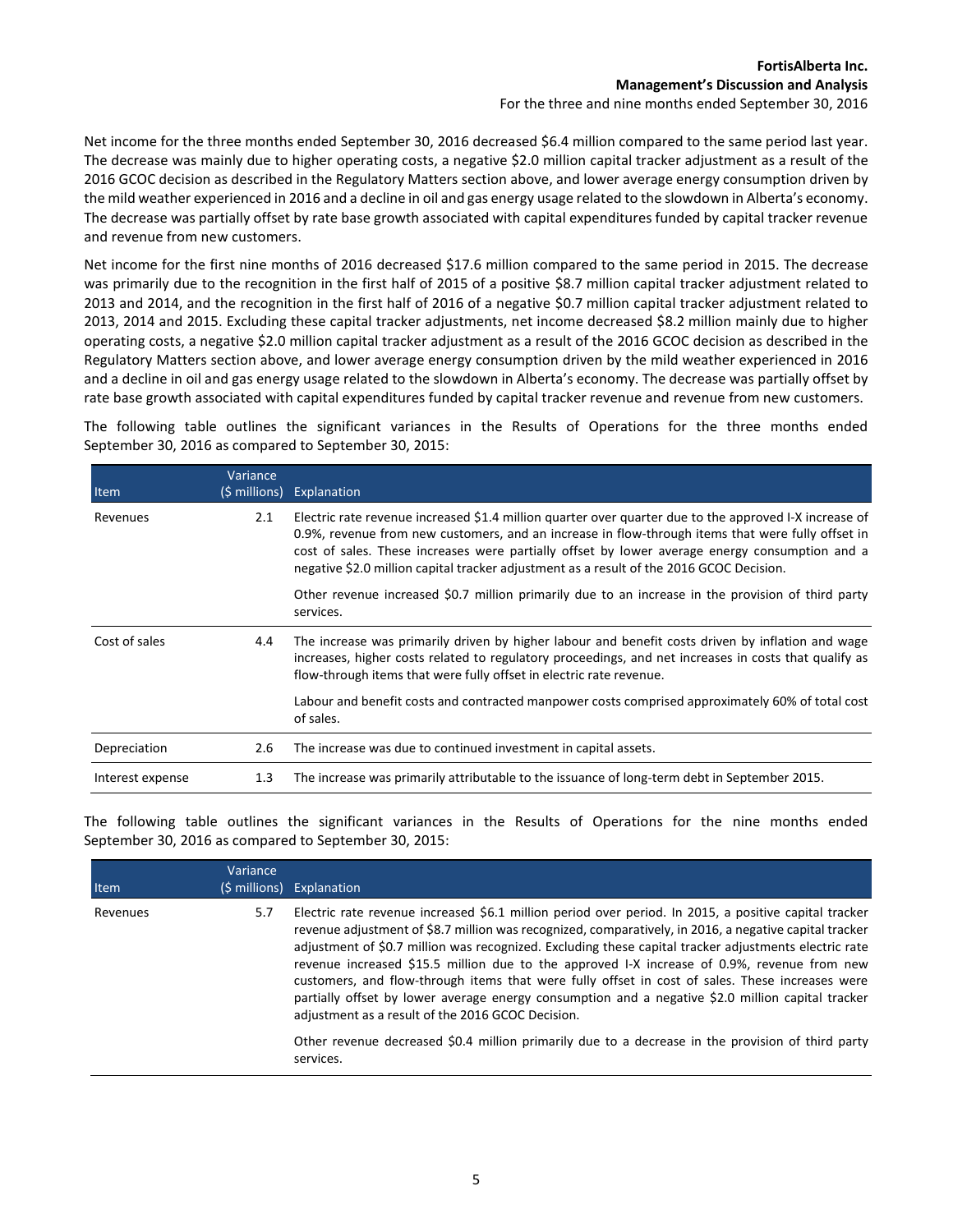For the three and nine months ended September 30, 2016

| Item             | Variance<br>(\$ millions) | Explanation                                                                                                                                                                                                                                                                                                                                                        |
|------------------|---------------------------|--------------------------------------------------------------------------------------------------------------------------------------------------------------------------------------------------------------------------------------------------------------------------------------------------------------------------------------------------------------------|
| Cost of sales    | 9.5                       | The increase was primarily driven by higher labour and benefit costs driven by inflation and wage<br>increases, higher contracted manpower mainly due to the timing of vegetation management, net<br>increases in costs that qualify as flow-through items that were fully offset in electric rate revenue, and<br>higher costs related to regulatory proceedings. |
|                  |                           | Labour and benefit costs and contracted manpower costs comprised approximately 60% of total cost<br>of sales.                                                                                                                                                                                                                                                      |
| Depreciation     | 8.9                       | The increase was due to continued investment in capital assets.                                                                                                                                                                                                                                                                                                    |
| Interest expense | 4.0                       | The increase was primarily attributable to the issuance of long-term debt in September 2015.                                                                                                                                                                                                                                                                       |
| Income tax       | 1.1                       | The increase was primarily attributable to a change in deferrals subject to future income tax without<br>an offsetting regulatory asset.                                                                                                                                                                                                                           |

# SUMMARY OF QUARTERLY RESULTS

The following table sets forth certain unaudited quarterly information of the Corporation:

| (\$ thousands)     | Revenues | Net Income |
|--------------------|----------|------------|
| September 30, 2016 | 143,829  | 30,387     |
| June 30, 2016      | 143,806  | 29,613     |
| March 31, 2016     | 141,991  | 30,932     |
| December 31, 2015  | 139,186  | 28,945     |
| September 30, 2015 | 141,751  | 36,771     |
| June 30, 2015      | 135,484  | 30,417     |
| March 31, 2015     | 146,650  | 41,383     |
| December 31, 2014  | 132,135  | 24,411     |

Changes in revenues and net income quarter over quarter are a result of many factors, including energy deliveries, number of customer sites, regulatory decisions, ongoing investment in energy infrastructure, inflation, and changes in income tax. The quarterly information presented above has been impacted by specific regulatory decisions. As approved by the AUC, the allowance for funds used during construction ("AFUDC") is recognized in the first and fourth quarters of the year. There is no significant seasonality in the Corporation's operations.

### **September 30, 2016/June 30, 2016**

Net income for the quarter ended September 30, 2016 increased \$0.8 million compared to the quarter ended June 30, 2016. Revenue was comparable quarter over quarter as higher energy deliveries related to irrigation were offset by the negative capital tracker adjustment of \$2.0 million associated with the 2016 GCOC Decision. Cost of sales increased \$0.8 million mainly due to the timing of general operating costs, contracted manpower, and labour costs. Depreciation decreased \$0.8 million as a result of the timing of capital additions.

#### **June 30, 2016/March 31, 2016**

Net income for the quarter ended June 30, 2016 decreased \$1.3 million compared to the quarter ended March 31, 2016. Revenue increased \$1.8 million mainly due to higher energy deliveries related to the start of irrigation season, offset by net decreases in revenue related to flow-through items that were fully offset in cost of sales. Cost of sales decreased \$0.9 million mainly due to the timing of benefit costs and a reduction in costs that qualify as flow-through items, partially offset by an increase in the use of contracted manpower due to the timing of contracted activities. Other income decreased \$1.7 million and interest expense decreased \$1.5 million related to the equity and debt portions of the AFUDC, respectively. Depreciation increased \$0.5 million as a result of the continued investment in capital assets.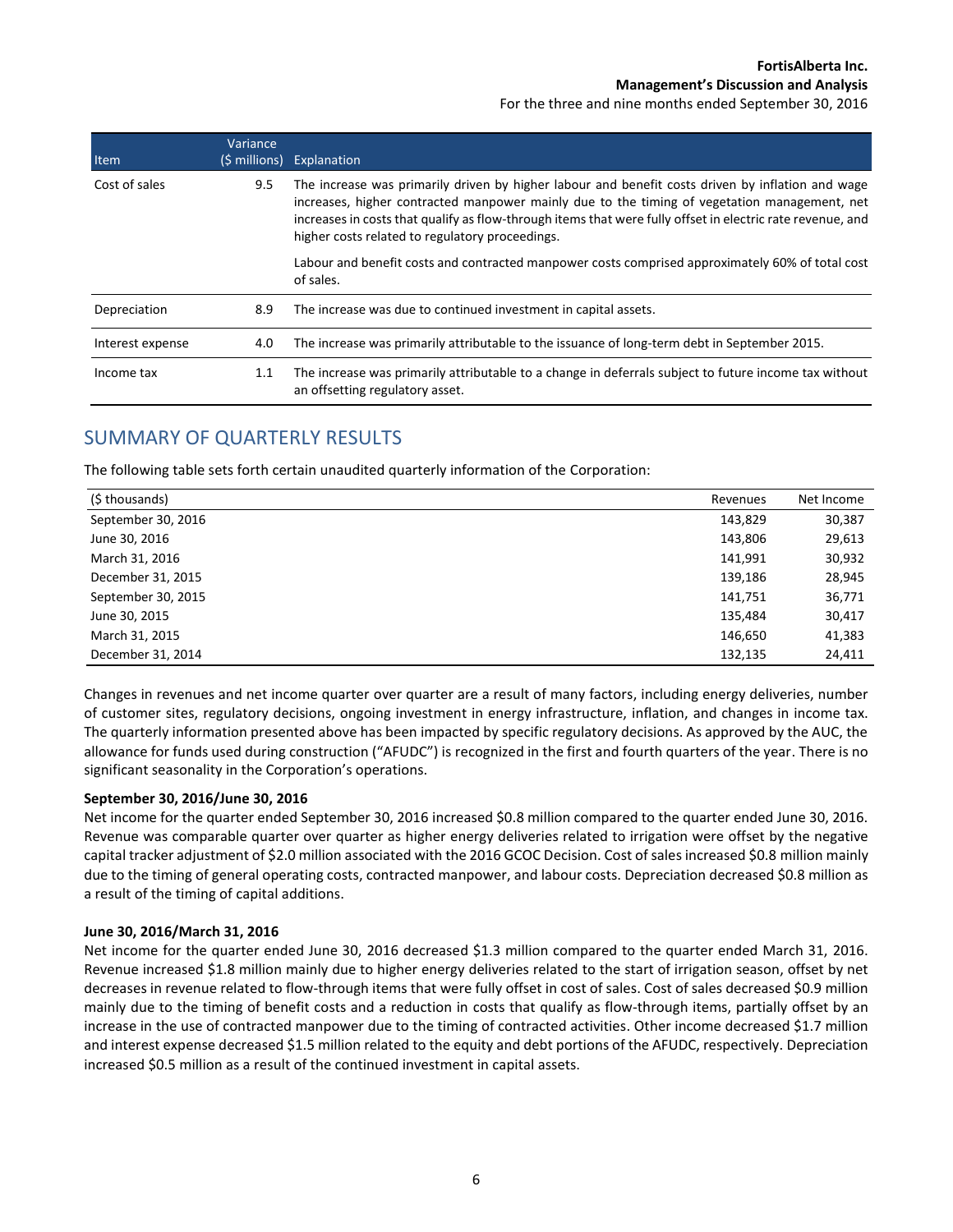#### **March 31, 2016/December 31, 2015**

Net income for the quarter ended March 31, 2016 increased \$2.0 million compared to the quarter ended December 31, 2015. Revenue increased \$2.8 million due to the approved I-X increase of 0.9% and net increases in revenue related to flow-through items that were fully offset in cost of sales. Cost of sales decreased \$2.5 million primarily due to the timing of the use of contracted manpower and general operating costs, partially offset by net increases in costs that qualify as flow-through items. Depreciation expense increased \$2.2 million as a result of continued investment in capital assets. Interest expense increased \$0.6 million as a result of an increase in credit facility borrowings.

### **December 31, 2015/September 30, 2015**

Net income for the quarter ended December 31, 2015 decreased \$7.8 million compared to the quarter ended September 30, 2015. Revenue decreased \$2.6 million, primarily as a result of weather conditions reducing energy deliveries. Cost of sales increased \$7.0 million mainly due to higher labour and benefit costs and the timing of general operating costs. The decreases in net income were partially offset by an increase in other income of \$1.7 million and a decrease in interest expense of \$1.5 million related to the equity and debt portions of AFUDC, respectively.

### **September 30, 2015/June 30, 2015**

Net income for the quarter ended September 30, 2015 increased \$6.4 million compared to the quarter ended June 30, 2015. Revenue increased \$6.3 million mainly due to higher electric rate revenue as a result of customer growth and weather conditions increasing energy deliveries. Also contributing to the increase in net income were adjustments made in the second quarter of 2015 to reduce capital tracker revenue related to 2013 and 2014 upon further application of the 2015 Capital Tracker and 2015 GCOC Decisions and to true-up depreciation for net increases in depreciation rates effective January 1, 2015 based on the results of a technical update to the depreciation study.

### **June 30, 2015/March 31, 2015**

Net income for the quarter ended June 30, 2015 decreased \$11.0 million compared to the quarter ended March 31, 2015. Revenue decreased \$11.2 million mainly due to the recognition of the capital tracker revenue adjustment related to 2013 and 2014 in the first quarter of 2015, partially offset by an increase in the number of customers and higher energy usage related to the start of irrigation season. Cost of sales decreased \$3.1 million mainly due to the timing of benefit costs and a reduction in costs that qualify as flow-through items that were fully offset in electric rate revenue, partially offset by an increase in the use of contracted manpower due to the timing of contracted activities. Other income decreased \$0.4 million and interest expense increased \$1.3 million related to the equity and debt portions of the AFUDC, respectively. Depreciation increased \$1.3 million due to net increases in depreciation rates based on the results of a technical update to the depreciation study.

### **March 31, 2015/December 31, 2014**

Net income for the quarter ended March 31, 2015 increased \$17.0 million compared to the quarter ended December 31, 2014. Revenue increased \$14.5 million primarily due to the recognition of the capital tracker revenue adjustment related to 2013 and 2014 of \$10.3 million in the first quarter of 2015. The increase was also due to higher 2015 revenue resulting from the approved I-X increase of 1.49% and estimated capital tracker revenue based on the 2015 Capital Tracker and the 2015 GCOC Decisions, and net increases in revenues related to flow-through items that were fully offset in cost of sales. These increases were partially offset by \$2.3 million in lower revenue related to the timing of the provision of third-party services. Cost of sales decreased \$1.6 million primarily due to the timing of general operating costs and use of contracted manpower, partially offset by net increases in costs that qualify as flow-through items, and increases in labour and benefit costs. Interest expense decreased \$1.4 million due to the repayment of \$200.0 million senior unsecured debentures in October 2014 and lower carrying costs associated with lower Alberta Electric System Operator ("AESO") charges deferral account balances.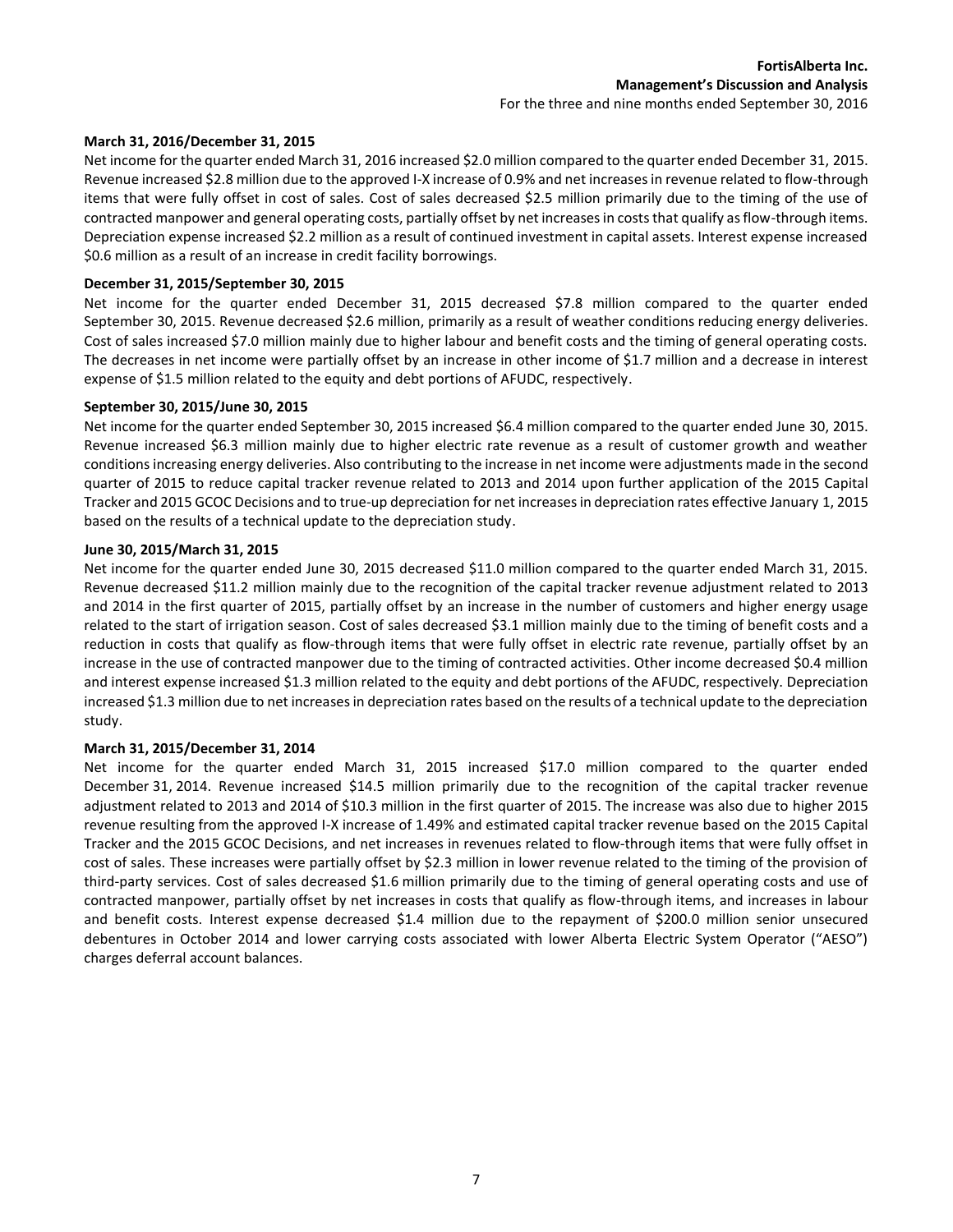# FINANCIAL POSITION

The following table outlines the significant changes in the Balance Sheet as at September 30, 2016 as compared to December 31, 2015:

| Item                                              | Variance<br>(\$ millions) | Explanation                                                                                                                                                                                                                                                                                                                                |
|---------------------------------------------------|---------------------------|--------------------------------------------------------------------------------------------------------------------------------------------------------------------------------------------------------------------------------------------------------------------------------------------------------------------------------------------|
| Assets:                                           |                           |                                                                                                                                                                                                                                                                                                                                            |
| Accounts receivable                               | 6.1                       | The increase was primarily driven by the timing of collections from customers and higher<br>transmission riders, partially offset by lower energy consumption related to distribution<br>services.                                                                                                                                         |
| Regulatory assets (current<br>and long-term)      | 38.2                      | The increase was primarily due to an increase in the deferred income tax regulatory<br>deferral.                                                                                                                                                                                                                                           |
| Property, plant and<br>equipment                  | 130.6                     | The increase was due to continued investment in energy infrastructure, partially offset by<br>depreciation and customer contributions.                                                                                                                                                                                                     |
| Intangible assets                                 | 5.9                       | The increase was due to the investment in computer software.                                                                                                                                                                                                                                                                               |
| Liabilities and Shareholder's equity:             |                           |                                                                                                                                                                                                                                                                                                                                            |
| Accounts payable and other<br>current liabilities | 20.4                      | The increase was primarily due to higher transmission costs payable, increases related to<br>transmission connected projects that will be refunded as the projects are completed, and<br>timing of interest payments on long-term debt.                                                                                                    |
| Regulatory liabilities (current<br>and long-term) | 18.5                      | The increase was primarily due to an increase in the provision for future site restoration<br>costs and an increase in the K factor deferral representing a reduction in 2015 and 2016<br>capital tracker revenue to be refunded in future rates, partially offset by decreases in the<br>AESO deferral charges and the A1 rider deferral. |
| Deferred income tax                               | 40.5                      | The increase was primarily due to higher temporary difference related to capital assets.                                                                                                                                                                                                                                                   |
| Debt (including short-term<br>borrowings)         | 61.0                      | The increase was related to the issuance of \$150.0 million senior secured debentures,<br>offset by lower drawings on the Corporation's committed credit facility and a decrease in<br>short-term debt.                                                                                                                                    |
| Shareholder's equity                              | 52.4                      | The increase was due to net income and equity injections received from Fortis in 2016,<br>less dividends paid.                                                                                                                                                                                                                             |

# SOURCES AND USES OF LIQUIDITY AND CAPITAL RESOURCES

The Corporation's primary sources of liquidity and capital resources are the following:

- funds generated from operations;
- the issuance and sale of debt instruments;
- bank financing and operating lines of credit; and
- equity contributions from the Corporation's parent.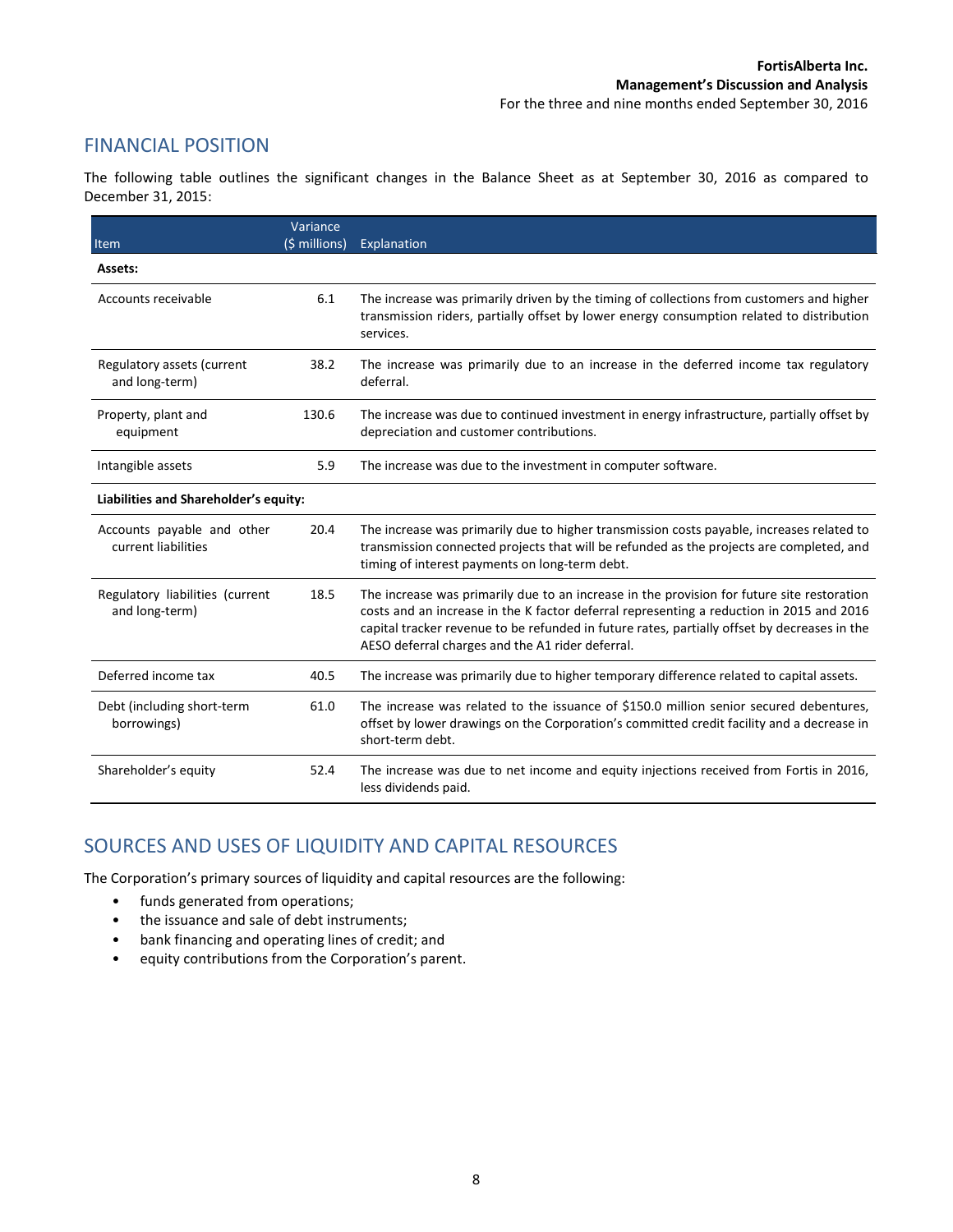### Three Months Ended September 30 Nine Months Ended September 30 (\$ thousands) 2016 2015 Variance 2016 2015 Variance Cash, beginning of period  $\overline{a}$  -  $\overline{a}$  -  $\overline{a}$  -  $\overline{a}$  -  $\overline{a}$  -  $\overline{a}$  -  $\overline{a}$  -  $\overline{a}$  -  $\overline{a}$  -  $\overline{a}$  -  $\overline{a}$  -  $\overline{a}$  -  $\overline{a}$  -  $\overline{a}$  -  $\overline{a}$  -  $\overline{a}$  -  $\overline{a}$  -  $\overline{a}$ Cash from (used in): Operating activities **93,487** 72,895 20,592 231,625 186,046 45,579 Investing activities (85,803) (90,305) 4,502 (243,923) (280,891) 36,968 Financing activities **6,742** 17,410 (10,668) 21,982 94,845 (72,863) Cash, end of period 14,426 14,426 14,426 14,426 14,426 14,426 14,426 14,426

# STATEMENTS OF CASH FLOWS

### **Operating Activities**

For the three months ended September 30, 2016, net cash provided from operating activities was \$20.6 million higher than for the same period in 2015. The increase was primarily due to the timing of the flow through of transmission costs as revenue was collected from customers on a different timeline than costs were paid to the AESO and the timing of collection of accounts receivable balances. The increases were partially offset by the timing of payment of accounts payable balances and higher cash expenses related to cost of sales.

For the nine months ended September 30, 2016, net cash provided from operating activities was \$45.6 million higher than for the same period in 2015. The increase was primarily due to the timing of the flow through of transmission costs as revenue was collected from customers on a different timeline than costs were paid to the AESO, the timing of collection of accounts receivable balances, and the timing of the refund of customer deposits related to transmission-connected projects. These increases were partially offset by higher cash expenses related to cost of sales, the timing of payment of accounts payable balances, and higher cash interest paid.

The Corporation expects to be able to pay all operating costs and interest expense out of operating cash flows, with some residual available for dividend payments to the parent company and/or capital expenditures.

### **Investing Activities**

|                                   |          | Three Months Ended September 30 |           |          | Nine Months Ended September 30 |           |
|-----------------------------------|----------|---------------------------------|-----------|----------|--------------------------------|-----------|
| (\$ thousands)                    | 2016     | 2015                            | Variance  | 2016     | 2015                           | Variance  |
| Capital expenditures:             |          |                                 |           |          |                                |           |
| Customer growth $(1)$             | 24,690   | 34,847                          | (10, 157) | 86,566   | 122,410                        | (35, 844) |
| Externally driven and other $(2)$ | 12,984   | 14,243                          | (1,259)   | 33,975   | 35,900                         | (1,925)   |
| Sustainment $(3)$                 | 48,084   | 42,806                          | 5,278     | 120,778  | 109,786                        | 10,992    |
| AESO contributions (4)            | 12,593   | 19,927                          | (7, 334)  | 26,891   | 48,727                         | (21, 836) |
| Gross capital expenditures        | 98,351   | 111,823                         | (13, 472) | 268,210  | 316,823                        | (48, 613) |
| Less: customer contributions      | (6,618)  | (9,985)                         | 3,367     | (15,082) | (23,902)                       | 8,820     |
| Net capital expenditures          | 91,733   | 101,838                         | (10, 105) | 253,128  | 292,921                        | (39, 793) |
| Adjustment to net capital         |          |                                 |           |          |                                |           |
| expenditures for:                 |          |                                 |           |          |                                |           |
| Non-cash working capital          | (5, 578) | (14, 827)                       | 9,249     | (9,795)  | (18, 416)                      | 8,621     |
| Costs of removal, net of          |          |                                 |           |          |                                |           |
| salvage proceeds                  | 4,918    | 6,194                           | (1,276)   | 10,514   | 14,640                         | (4, 126)  |
| Capitalized depreciation,         |          |                                 |           |          |                                |           |
| capital inventory, AFUDC,         |          |                                 |           |          |                                |           |
| and other                         | (5,270)  | (2,900)                         | (2,370)   | (9,924)  | (8, 254)                       | (1,670)   |
| Cash used in investing activities | 85,803   | 90,305                          | (4,502)   | 243,923  | 280,891                        | (36,968)  |

*(1) Includes new customer connections*

*(2) Includes upgrades associated with substations, line moves, new connections for independent power producers and the distribution control centre*

*(3) Includes planned maintenance, capacity increases, facilities, vehicles and information technology*

<sup>(4)</sup> Reflects the Corporation's required contributions towards transmission projects as determined by the AUC approved investment levels *and paid when transmission projects are approved*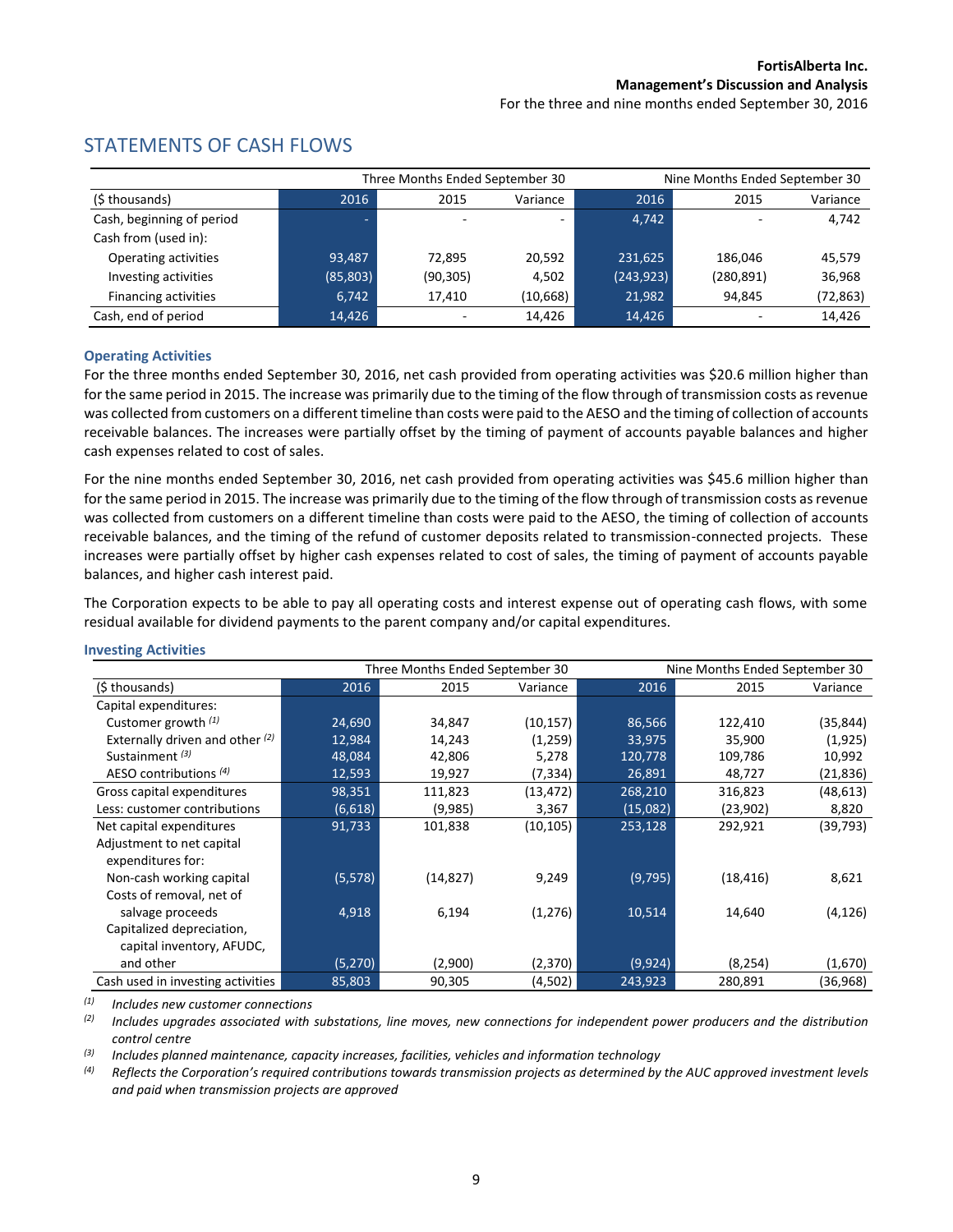### **FortisAlberta Inc. Management's Discussion and Analysis**

For the three and nine months ended September 30, 2016

For the three months ended September 30, 2016, the Corporation's gross capital expenditures were \$98.4 million compared to \$111.8 million for the same period in 2015. Capital expenditures related to customer growth decreased \$10.2 million due to lower expenditures for all customer categories, other than large general service customers, due to the timing of expenditures. Sustainment expenditures increased \$5.3 million due to higher expenditures for urgent repairs as a result of unfavourable weather, vehicles due to end-of-life replacements, and system improvements. AESO contributions decreased \$7.3 million due to a reduction in the volume of AUC approvals for transmission upgrade projects.

For the nine months ended September 30, 2016, the Corporation's gross capital expenditures were \$268.2 million compared to \$316.8 million for the same period in 2015. Capital expenditures related to customer growth decreased \$35.8 million due to lower expenditures for all customer categories, other than residential customers, which had slightly higher expenditures due to higher demand in the first quarter. Sustainment expenditures increased \$11.0 million due to increased spending for vehicles due to end-of-life replacements, planned maintenance activities for the pole management program, and the timing of software upgrades, partially offset by the timing of facility-related expenditures. AESO contributions decreased \$21.8 million due to the volume and timing of AUC approvals for transmission upgrade projects in 2016 compared to 2015.

It is expected that ongoing capital expenditures will be financed from funds generated by operating activities, drawings on the committed credit facility, proceeds from the issuance of debt, and equity contributions from Fortis via Fortis Alberta Holdings Inc., the Corporation's parent and an indirectly wholly owned subsidiary of Fortis.

### **Capital Expenditures Forecast**

The Corporation has forecast gross capital expenditures for 2016 of approximately \$382.1 million, down \$51.8 million from the \$433.9 million disclosed in the MD&A for the year ended December 31, 2015. The decrease is a result of lower AESO contributions due to a delay in construction projects and a reduction in customer requests for electricity services attributable to the current economic downturn in Alberta. The 2016 capital expenditures are based on detailed forecasts, which include numerous assumptions such as, projected growth in the number of customer sites, weather, cost of labour and material, and other factors that could cause actual results to differ from forecast.

#### **Financing Activities**

For the three months ended September 30, 2016, cash from financing activities decreased \$10.7 million compared to the same period in 2015. This decrease was primarily due to higher repayments under the committed credit facility.

For the nine months ended September 30, 2016, cash from financing activities decreased \$72.9 million compared to the same period in 2015. This decrease was primarily due to lower short-term borrowings, higher repayments under the committed credit facility, and an increase in dividends paid.

The Corporation anticipates it will be able to meet interest payments on outstanding indebtedness from internally generated funds, but expects to rely upon the proceeds of new indebtedness to meet the principal obligations when due.

# CONTRACTUAL OBLIGATIONS

The Corporation's contractual obligations have not changed materially from those disclosed in the MD&A for the year ended December 31, 2015, except as discussed below.

During the second quarter of 2016, the Corporation filed an actuarial valuation of the defined benefit component of the pension plan for funding purposes as at December 31, 2015. The actuarial valuation set the minimum pension contributions for 2016 through 2018 at approximately \$1.8 million per year.

The Corporation's obligation for future principal and interest payments have increased as a result of the September 2016 issuance of \$150.0 million senior unsecured debentures as described below in the Capital Management section.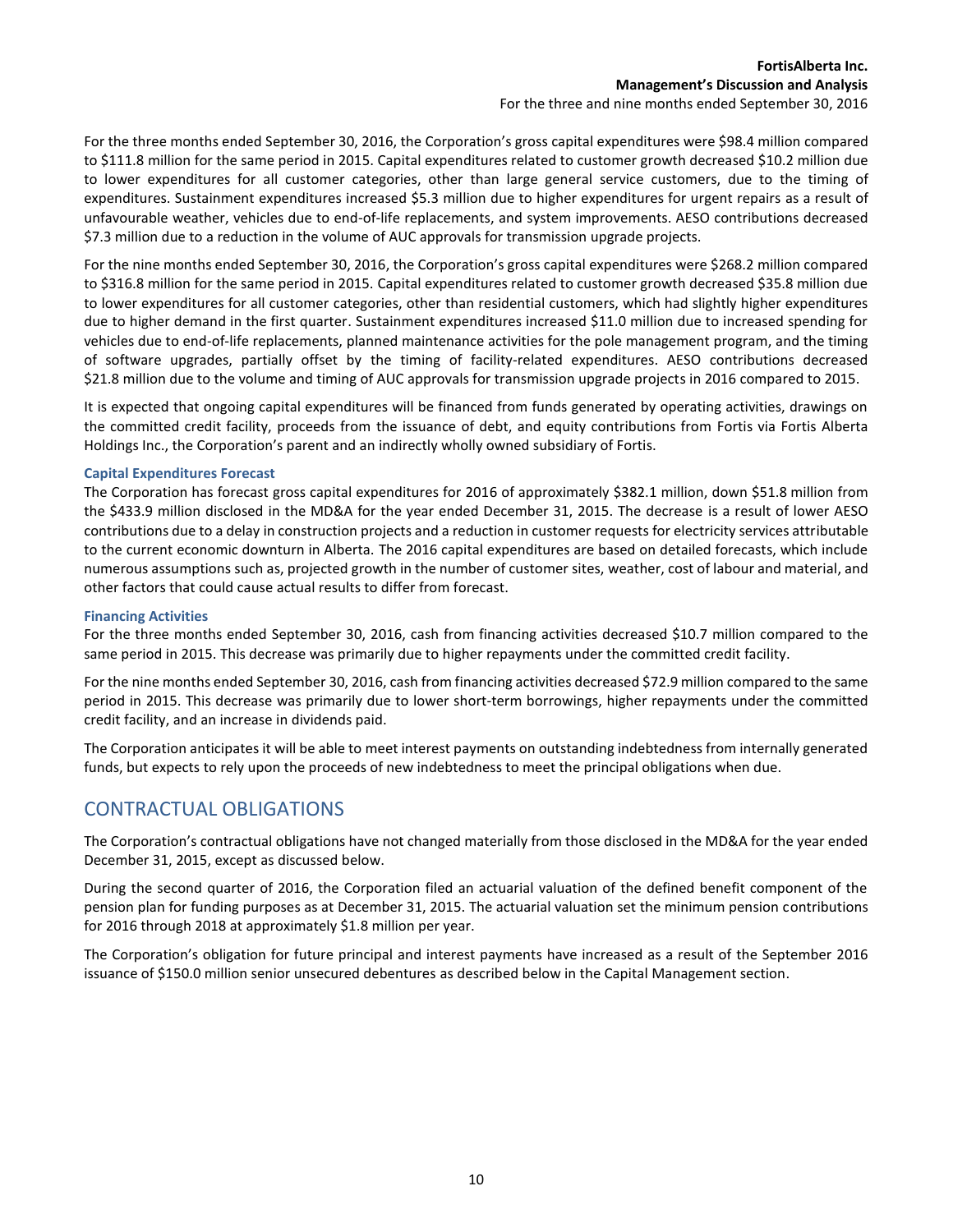# CAPITAL MANAGEMENT

The Corporation's objective when managing capital is to ensure ongoing access to capital to allow it to build and maintain the electricity distribution facilities within the Corporation's service territory. To ensure this access to capital, the Corporation targeted a capital structure based on prior regulatory approvals that included approximately 60% debt and 40% equity. However, as a result of the 2016 GCOC Decision discussed in the Regulatory Matters section, the Corporation will now be targeting a capital structure that includes approximately 63% debt and 37% equity. To achieve this new capital structure, the Corporation anticipates a one-time dividend to be declared and paid in the fourth quarter of 2016.

The targeted capital structure excludes the effects of goodwill and other items that do not impact the deemed regulatory capital structure. This ratio is maintained by the Corporation through the issuance of debentures or other debt, dividends, and/or equity contributions by Fortis via Fortis Alberta Holdings Inc.

### **Summary of Capital Structure**

| As at:               | September 30, 2016 |       |            | December 31, 2015 |
|----------------------|--------------------|-------|------------|-------------------|
|                      | \$ millions        | %     | millions ` | %                 |
| Total debt           | 1.819.5            | 57.5  | 1,758.5    | 57.7              |
| Shareholder's equity | 1.343.4            | 42.5  | 1.291.0    | 42.3              |
|                      | 3,162.9            | 100.0 | 3,049.5    | 100.0             |

The Corporation has externally imposed capital requirements by virtue of its Trust Indenture and committed credit facility that limit the amount of debt that can be incurred relative to equity. As at September 30, 2016, the Corporation was in compliance with these externally imposed capital requirements.

As at September 30, 2016, the Corporation had an unsecured committed credit facility with an available amount of \$250.0 million maturing in August 2021. Drawings under the committed credit facility are available by way of prime loans, bankers' acceptances and letters of credit. Prime loans bear an interest rate of prime and bankers' acceptances are issued at the applicable bankers' acceptance discount rate plus a stamping fee of 1.0%. The weighted average effective interest rate for the nine months ended September 30, 2016 on the committed credit facility was 2.1% (2015 - 2.4%). As at September 30, 2016, the Corporation had no drawings under the committed credit facility (December 31, 2015 - \$53.0 million).

In June 2016, the Corporation repaid the demand note outstanding with Fortis (December 31, 2015 - \$35.0 million). The demand note was unsecured, due on demand and the Corporation incurred interest that approximated the Corporation's cost of short-term borrowing.

In July 2016, the Corporation renegotiated and amended its syndicated credit facility, extending the maturity date of the facility to August 2021 from August 2020. The amended agreement contains substantially similar terms and conditions as the previous agreement.

In September 2016, the Corporation entered into an agreement with a syndicate of agents, pursuant to which the Corporation sold \$150.0 million of senior unsecured debentures. The debentures bear interest at a rate of 3.34%, to be paid semi-annually, and mature in 2046. Proceeds of the issue were used to repay existing indebtedness incurred under the committed credit facility to finance capital expenditures and for general corporate purposes.

# CREDIT RATINGS

As at September 30, 2016, the Corporation's debentures were rated by DBRS at A (low) and by Standard and Poor's ("S&P") at A-. In December 2015, DBRS confirmed the Corporation's credit rating of A (low) but revised its outlook on the Corporation from Positive to Stable, reflecting DBRS' view of the current regulatory framework in Alberta. In October 2016, S&P returned the Corporation's outlook to Stable from Negative as a result of the closing of Fortis' acquisition of ITC Holdings Corp.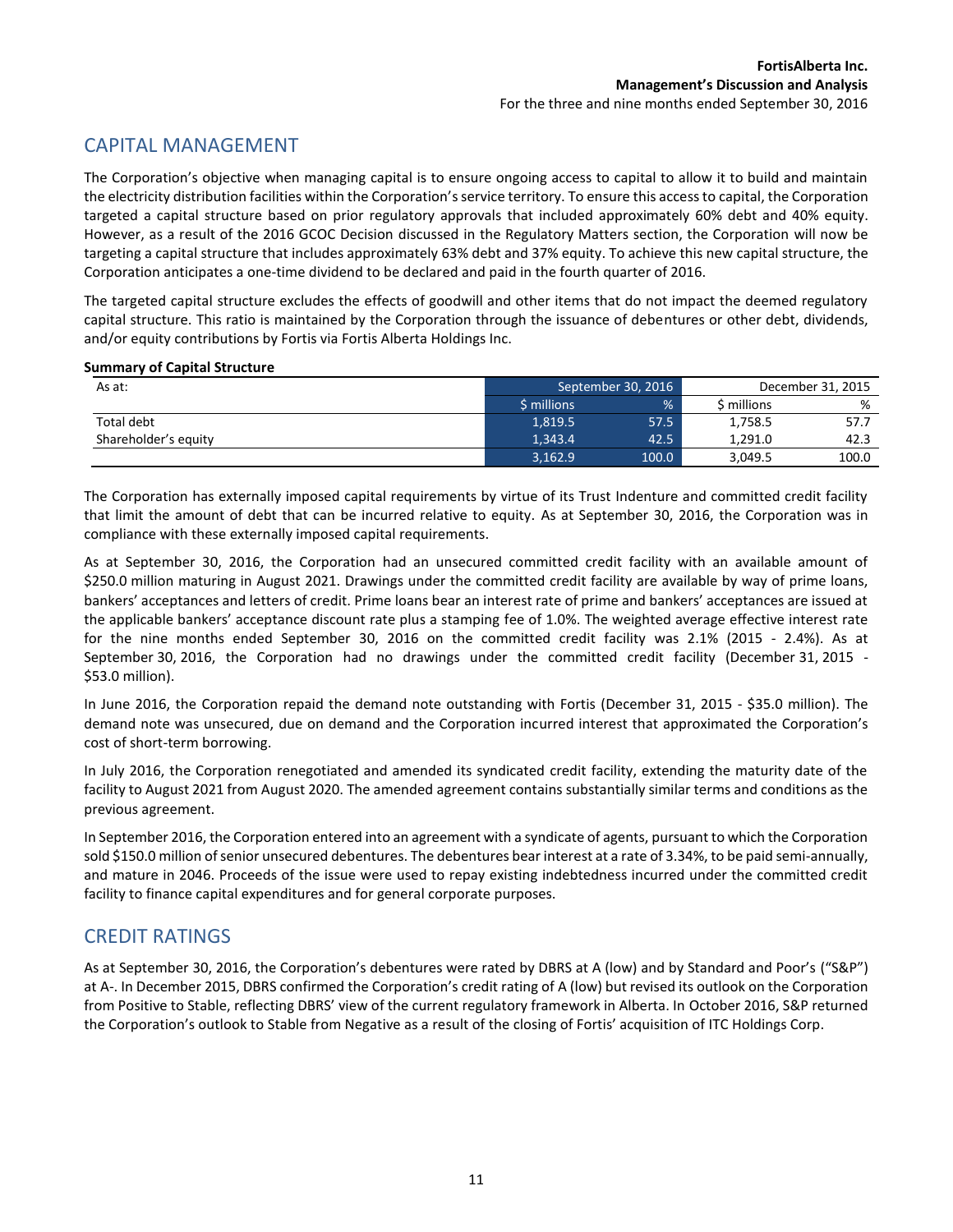# OUTSTANDING SHARES

Authorized – unlimited number of:

- Common shares:
- Class A common shares; and
- First preferred non-voting shares, redeemable, cumulative dividend at 10% of the redemption price. Subject to applicable law, the Corporation shall have the right to redeem, at any time, all or any part of the then outstanding first preferred shares for \$348.9 million together with any accrued and unpaid dividends up to the redemption date.

Issued:

• 63 Class A common shares, with no par value

# OFF-BALANCE SHEET ARRANGEMENTS

With the exception of letters of credit outstanding of \$0.1 million as at September 30, 2016 (December 31, 2015 - \$0.4 million), the Corporation had no off-balance sheet arrangements.

# RELATED PARTY TRANSACTIONS

In the normal course of business, the Corporation transacts with Fortis and other subsidiaries of Fortis. Amounts due from or to related parties were measured at the exchange amount and were as follows:

| As at:                       | September 30, | December 31, |
|------------------------------|---------------|--------------|
| (\$ thousands)               | 2016          | 2015         |
| <b>Accounts receivable</b>   |               |              |
| Loans $(1)$                  | 19            | 16           |
| Related parties              | 9             | 117          |
|                              | 28            | 133          |
| Short-term borrowings        |               |              |
| Related party <sup>(2)</sup> |               | 35,000       |

*(1) These loans are to officers of the Corporation and may include stock option loans, employee share purchase plan loans and employee personal computer purchase program loans.*

The Corporation bills related parties on terms and conditions consistent with billings to third parties, which require amounts to be paid on a net 30 day basis with interest on overdue amounts. Terms and conditions on amounts billed to the Corporation by related parties are net 30 days with interest being charged on any overdue amounts.

Related party transactions included in other revenue, cost of sales and interest expense were measured at the exchange amount and were as follows:

|                                    |      | Three Months Ended<br>September 30 |       | Nine Months Ended<br>September 30 |
|------------------------------------|------|------------------------------------|-------|-----------------------------------|
| (\$ thousands)                     | 2016 | 2015                               | 2016  | 2015                              |
| Included in other revenue $(1)$    | 35   | 96                                 | 99    | 449                               |
| Included in cost of sales $(2)$    | 995  | 888                                | 3,520 | 2,781                             |
| Included in interest expense $(3)$ | -    | -                                  | 138   |                                   |

*(1) Includes services provided to Fortis and subsidiaries of Fortis related to metering, information technology, material sales and intercompany employee services*

*(2) Includes charges from Fortis and subsidiaries of Fortis related to corporate governance expenses, stock-based compensation costs, consulting services, travel and accommodation expenses, and pension costs*

*(3) Reflects interest expense paid on a demand note from Fortis that was borrowed in October 2015 and repaid during the second quarter of 2016*

All services provided to or received from related parties were billed on a cost-recovery basis.

*<sup>(2)</sup> Demand note from Fortis that was borrowed in October 2015 and repaid in the second quarter of 2016*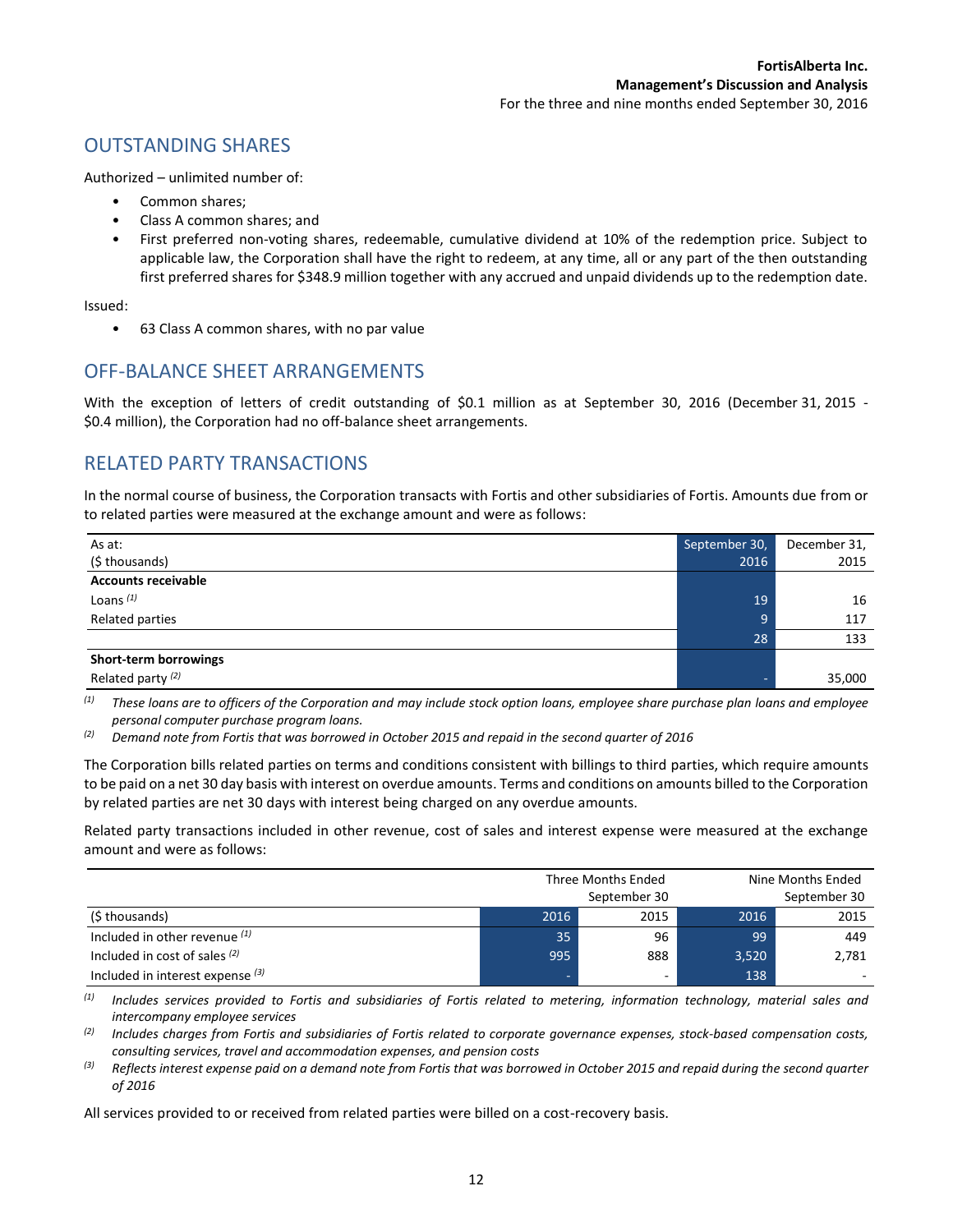# FINANCIAL INSTRUMENTS

The following table represents the fair value measurements of the Corporation's financial instruments:

| Long-term debt as at: | September 30, | December 31, |
|-----------------------|---------------|--------------|
| (\$ thousands)        | 2016          | 2015         |
| Fair value $(1)$      | 2,279,063     | 1,938,533    |
| Carrying value $(2)$  | 1,833,588     | 1,683,825    |

*(1) The fair value of the long-term debt was estimated using level 2 inputs based on the indicative prices for the same or similarly rated issues for debt of the same remaining maturities.* 

*(2) Carrying value is presented gross of debt issuance costs of \$14,053 (December 31, 2015 - \$13,280).*

The fair values of the Corporation's financial instruments reflect a point-in-time estimate based on current and relevant market information about the instruments as at the balance sheet dates. The estimates cannot be determined with precision as they involve uncertainties and matters of judgment and, therefore, may not be relevant in predicting the Corporation's future earnings or cash flows.

The carrying value of financial instruments included in current assets, long-term other assets, short-term borrowings and current liabilities on the balance sheets approximate their fair value, which reflects the short-term maturity, normal trade credit terms and/or nature of these financial instruments.

# SIGNIFICANT ACCOUNTING ESTIMATES

The preparation of the Corporation's financial statements in accordance with US GAAP requires management to make estimates and judgments that affect the reported amounts of assets and liabilities and the disclosure of contingent assets and liabilities at the date of the financial statements, and the reported amounts of revenues and expenses during the reporting periods. Estimates and judgments are based on historical experience, current conditions and various other assumptions believed to be reasonable under the circumstances.

Due to changes in facts and circumstances, and the inherent uncertainty in making estimates, actual results may differ materially from current estimates. Estimates and judgments are reviewed periodically and as adjustments become necessary they are recognized in the period they become known.

There were no material changes to the Corporation's significant accounting estimates during the three and nine months ended September 30, 2016 from those disclosed in the MD&A for the year ended December 31, 2015.

# CHANGES IN ACCOUNTING POLICIES

The Corporation's 2016 unaudited interim financial statements have been prepared following the same accounting policies as those used in preparing the Corporation's 2015 audited annual financial statements.

### **Future Accounting Pronouncements**

### **Revenue from Contracts with Customers**

In May 2014, the Financial Accounting Standards Board ("FASB") issued Accounting Standard Update ("ASU") 2014-09, *Revenue from Contracts with Customers*. The amendments in this update create Accounting Standards Codification ("ASC") Topic 606, *Revenue from Contracts with Customers*, and supersede the revenue recognition requirements in ASC Topic 605, *Revenue Recognition*, including most industry-specific revenue recognition guidance throughout the codification. This standard clarifies the principles for recognizing revenue and can be applied consistently across various transactions, industries and capital markets. This standard is to be applied on a full retrospective or modified retrospective basis and was originally effective for annual and interim periods beginning after December 15, 2016. In August 2015, FASB issued ASU 2015-14, *Deferral of the Effective Date.* The amendments in the update defer the effective date of ASU 2014-09 by one year to annual and interim periods beginning after December 15, 2017. Early adoption is permitted as of the original effective date.